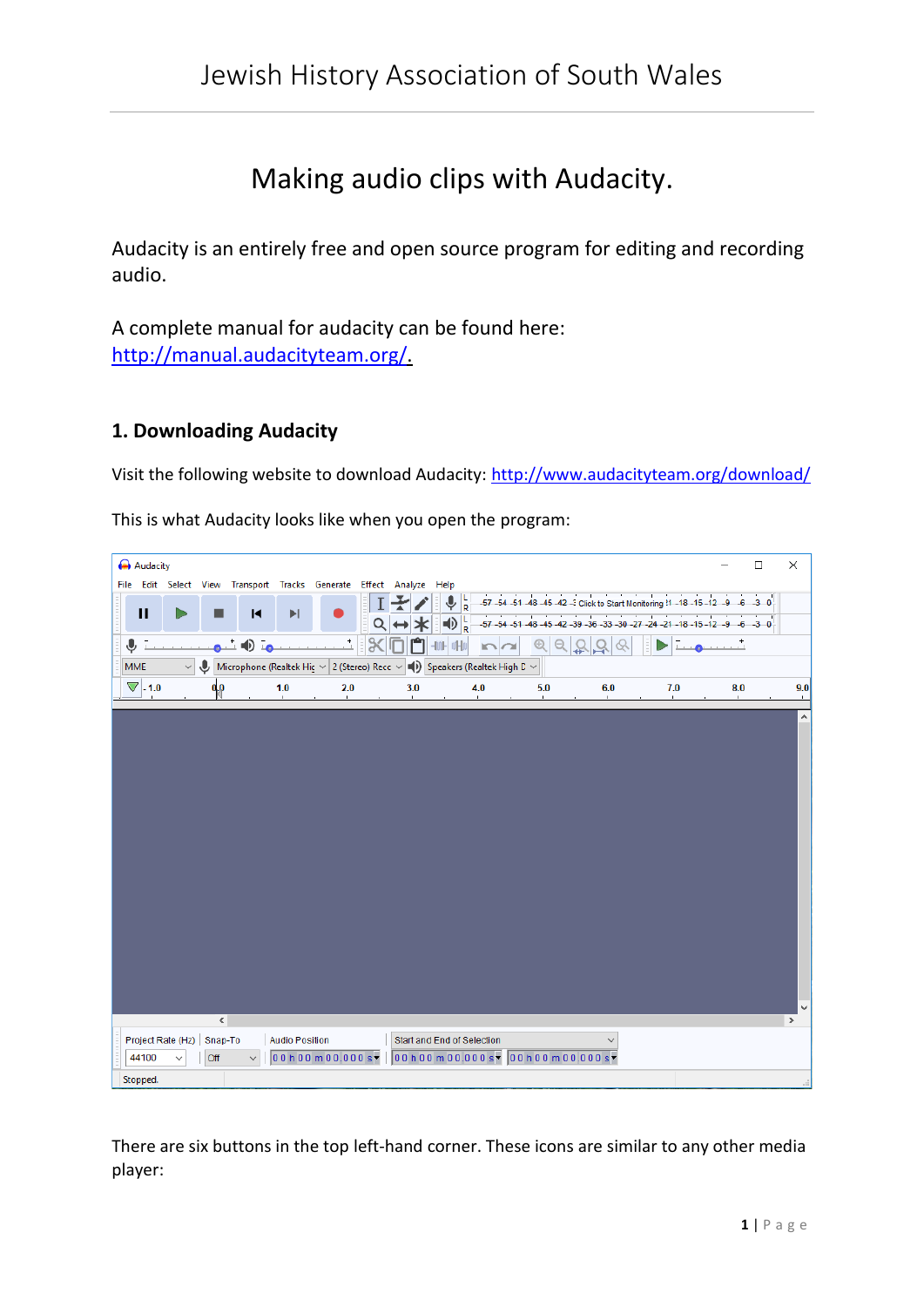

Generally, we will only be concerned with the cursor, zoom, cut and paste buttons. If you want to learn more about the rest of the tools, you can read more about them here: [http://manual.audacityteam.org/man/toolbars\\_overview.html.](http://manual.audacityteam.org/man/toolbars_overview.html)



# **2. Importing Audio**

Before you do anything else, go to Edit > Preferences > Warnings and tick the last box **Importing uncompressed audio files**. Click OK to save.

To import that sound file into audacity, go to: File > Import > Audio, or drag it into the workspace.

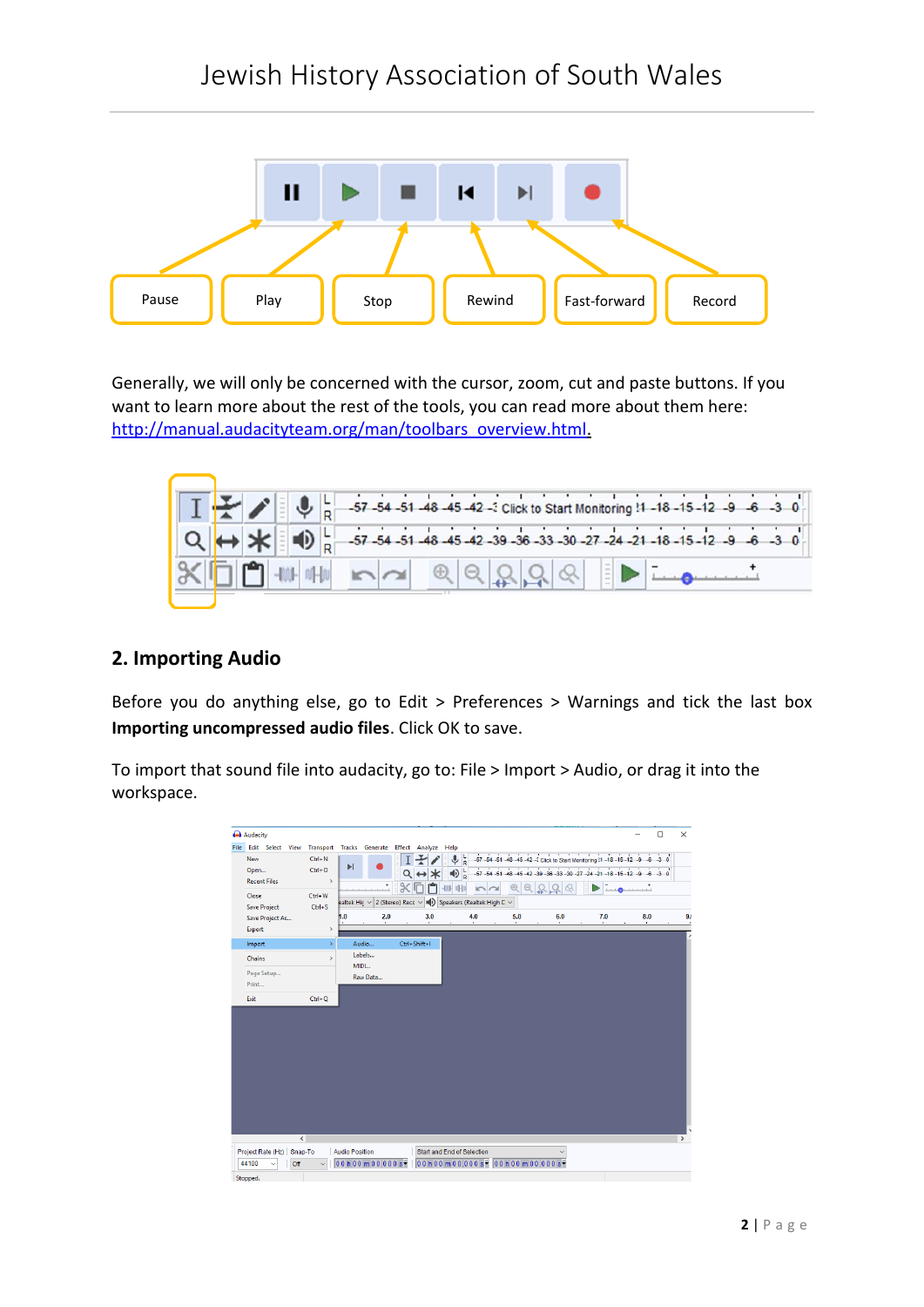A popup should appear asking you if you would like to copy the audio files into Audacity or read the files directly.

#### **Choose the 'MAKE A COPY OF THE FILE BEFORE EDITING' option.**

This is important – if you select the 'read the files directly from the original', any changes you save will edit the original sound file, which you do not want. You need both the original copy (master file) as it was recorded and the edited copy.

| Warning<br>×                                                                                                                                                                                                                                                                                                                          |              |  |  |  |  |  |  |  |  |
|---------------------------------------------------------------------------------------------------------------------------------------------------------------------------------------------------------------------------------------------------------------------------------------------------------------------------------------|--------------|--|--|--|--|--|--|--|--|
| When importing uncompressed audio files you can either copy them into the project, or read<br>them directly from their current location (without copying).                                                                                                                                                                            |              |  |  |  |  |  |  |  |  |
| Your current preference is set to copy in.                                                                                                                                                                                                                                                                                            |              |  |  |  |  |  |  |  |  |
| Reading the files directly allows you to play or edit them almost immediately. This is less safe<br>than copying in, because you must retain the files with their original names in their original<br>location.<br>File > Check Dependencies will show the original names and location of any files that you are<br>reading directly. |              |  |  |  |  |  |  |  |  |
| How do you want to import the current file(s)?                                                                                                                                                                                                                                                                                        |              |  |  |  |  |  |  |  |  |
| Choose an import method<br>• Make a copy of the files before editing (safer)<br>Read the files directly from the original (faster)<br>Don't warn again and always use my choice above                                                                                                                                                 |              |  |  |  |  |  |  |  |  |
|                                                                                                                                                                                                                                                                                                                                       | Cancel<br>ΩK |  |  |  |  |  |  |  |  |

Wait while the program imports the audio. Once it is finished, you should have a blue sound wave file in your viewer similar to the following image: